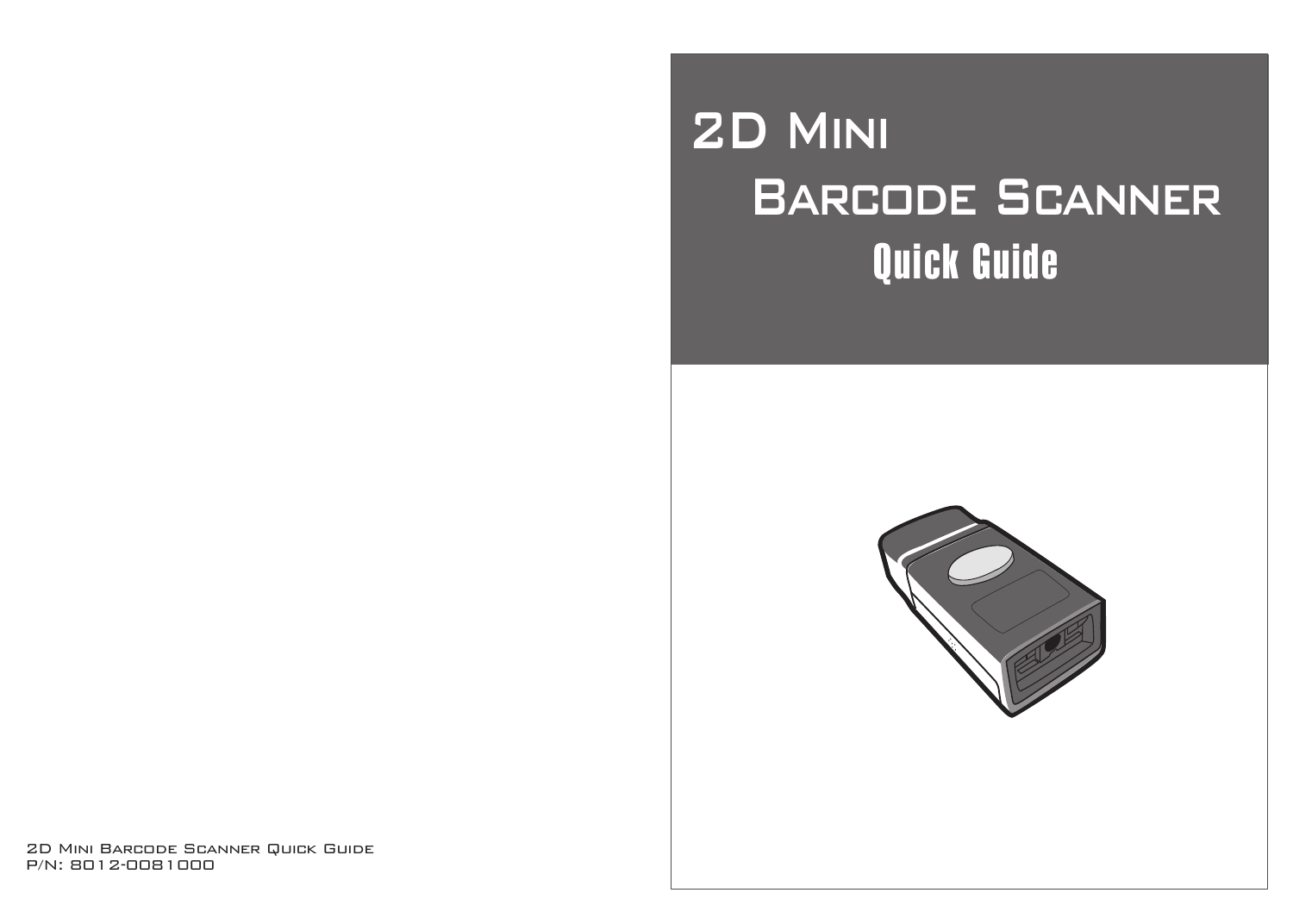### FCC WARNING STATEMENT

This equipment has been tested and found to comply with the limits for a Class B digital device, pursuant to Part 15 of the FCC Rules. These limits are designed to provide reasonable protection against harmful interference in a residential installation. This equipment generates, uses and can radiate radio frequency energy and, if not installed and used in accordance with the instructions, may cause harmful interference to radio communications. However, there is no guarantee that interference will not occur in a particular installation. If this equipment does cause harmful interference to radio or television reception, which can be determined by turning the equipment off and on, the user is encouraged to try to correct the interference by one of the following measures:

- Reorient or relocate the receiving antenna.
- Increase the separation between the equipment and receiver.
- Connect the equipment into an outlet on a circuit different from that to which the receiver is connected.
- Consult the dealer or an experienced radio/TV technician for help.

#### CANADIAN DOC STATEMENT

This digital apparatus does not exceed the Class B limits for radio noise for digital apparatus set out in the Radio Interference Regulations of the Canadian Department of Communications.

Le présent appareil numérique n'émet pas de bruits radioélectriques dépassant les limites applicables aux appareils numériques de las classe B prescrites dans le Réglement sur le brouillage radioélectrique édicté par les ministère des Communications du Canada.

### CE MARKING AND EUROPEAN UNION COMPLIANCE

Testing for compliance to CE requirements was performed by an independent laboratory. The unit under test was found compliant with all the applicable Directives, 2004/108/EC and 2006/95/EC.

#### WASTE ELECTRICAL AND ELECTRONIC EQUIPMENT

The WEEE directive places an obligation on all EU-based manufacturers and importers to take-back electronic products at the end of their useful life.

### ROHS STATEMENT OF COMPLIANCE

This product is compliant to Directive 2002/95/EC.  $\mathsf{C} \in \mathsf{FC}$  RoHS

#### WARNING AND CAUTION



1. Take any metals into contact with the terminals in connectors.

2. Use the scanner where any inflammable gases.



If following condition occur, immediately power off the host computer, disconnect the interface cable, and contact your nearest dealer.

- 1. Smoke, abnormal odors or noises come from the scanner.
- 2. Drop the scanner so as to affect the operation or damage its housing.

Do not do behavior below.

- 1. Put the scanner in places excessively high temperatures such as expose under direct sunlight.
- 2. Use the scanner in extremely humid area or drastic temperature changes.
- 3. Place the scanner in oily smoke or steam environment such as cooking range.
- 4. Be covered or wrapped up the scanner in bad-ventilated area such as under cloth or blanket.



- 5. Insert or drop foreign materials or water into scanning window or vents.
- 6. Using the scanner while hand is wet or damp.
- 7. Use the scanner with anti-slip gloves containing plasticizer and chemicals or organic solvents such as benzene, thinner, insecticide etc to clean the housing. Otherwise, it could not result fire and electrical shock but housing may be broken and injured.
- 8. Scratch or modify the scanner and bend, twist, pull or heat its interface cable.
- 9. Put heavy objects on interface cable.
- Do not stare the light source from the scanning window or do not point the scanning window at other people's eyes or eyesight may be damaged by direct exposure under the light.

Do not put the scanner on an unstable or inclined plane.



The scanner may drop, creating injuries.



Once the interface cable is damaged such as exposed or broken copper wires, stop using immediately and contact your dealer. Otherwise, it could result fire or electrical shock.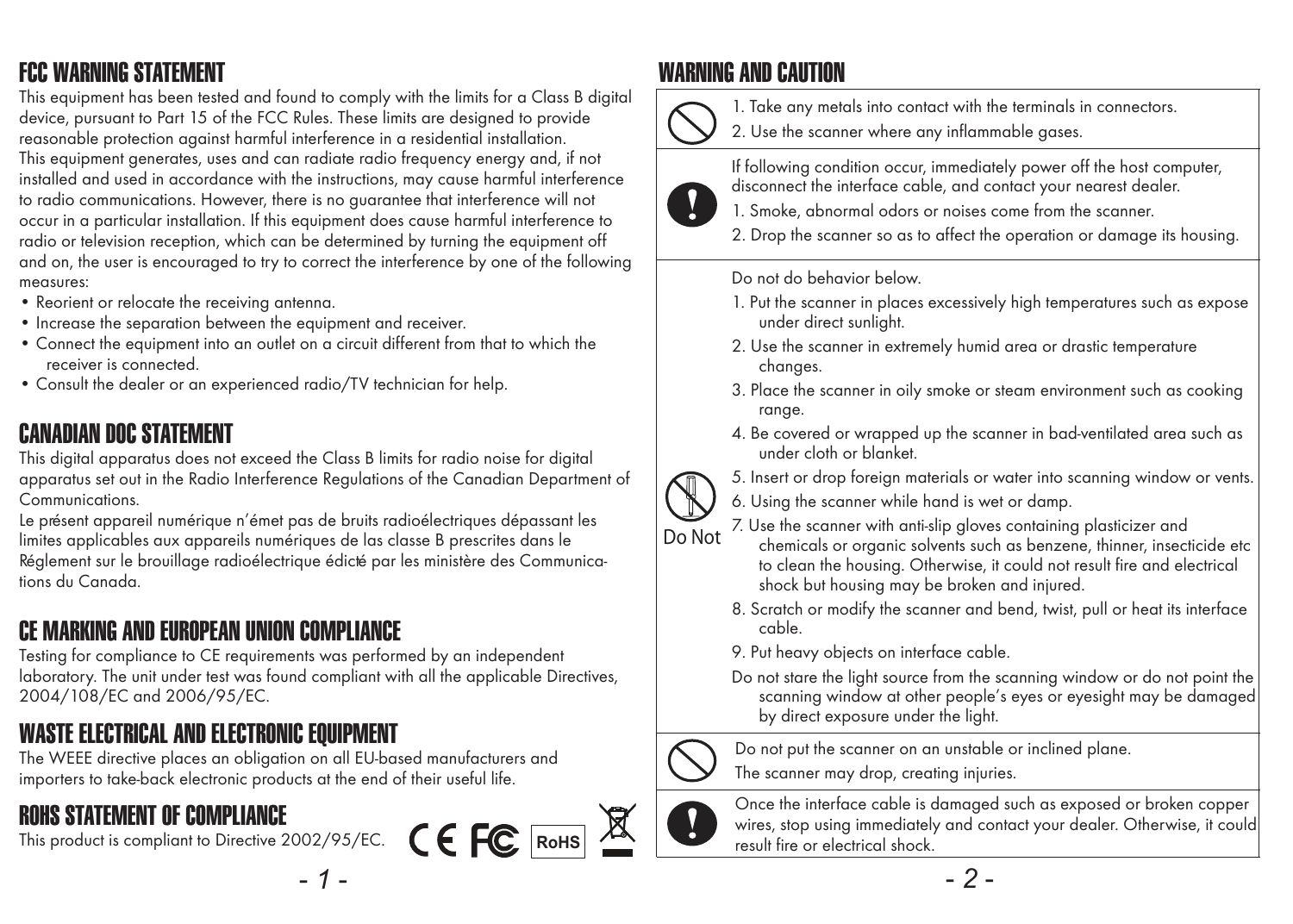### INTRODUCTION





2D Mini Barcode Scanner



Quick Guide USB Extension Cable

# **SPECIFICATIONS**

| Light source   | White LED, Visible red LED                        |
|----------------|---------------------------------------------------|
| Scan rate      | 30 Frames/sec                                     |
| Sensor         | 640 x 480                                         |
| Resolution     | 5mil (1D) / 10mil (2D)                            |
| <b>PCS</b>     | 2.5%                                              |
| Housing        | PC.                                               |
| Interface      | USB HID, USB VCP                                  |
| Voltage        | $5 \text{ VDC} + 5\%$                             |
| Current        | < 220 mA(Working); < 95 mA(Standby)               |
| Operating Temp | 0 to 60°C (32 to 140°F)                           |
| Storage Temp   | $-40$ to $70^{\circ}$ C (-40 to 158 $^{\circ}$ F) |
| Symbologies    | All major 1D & 2D barcodes                        |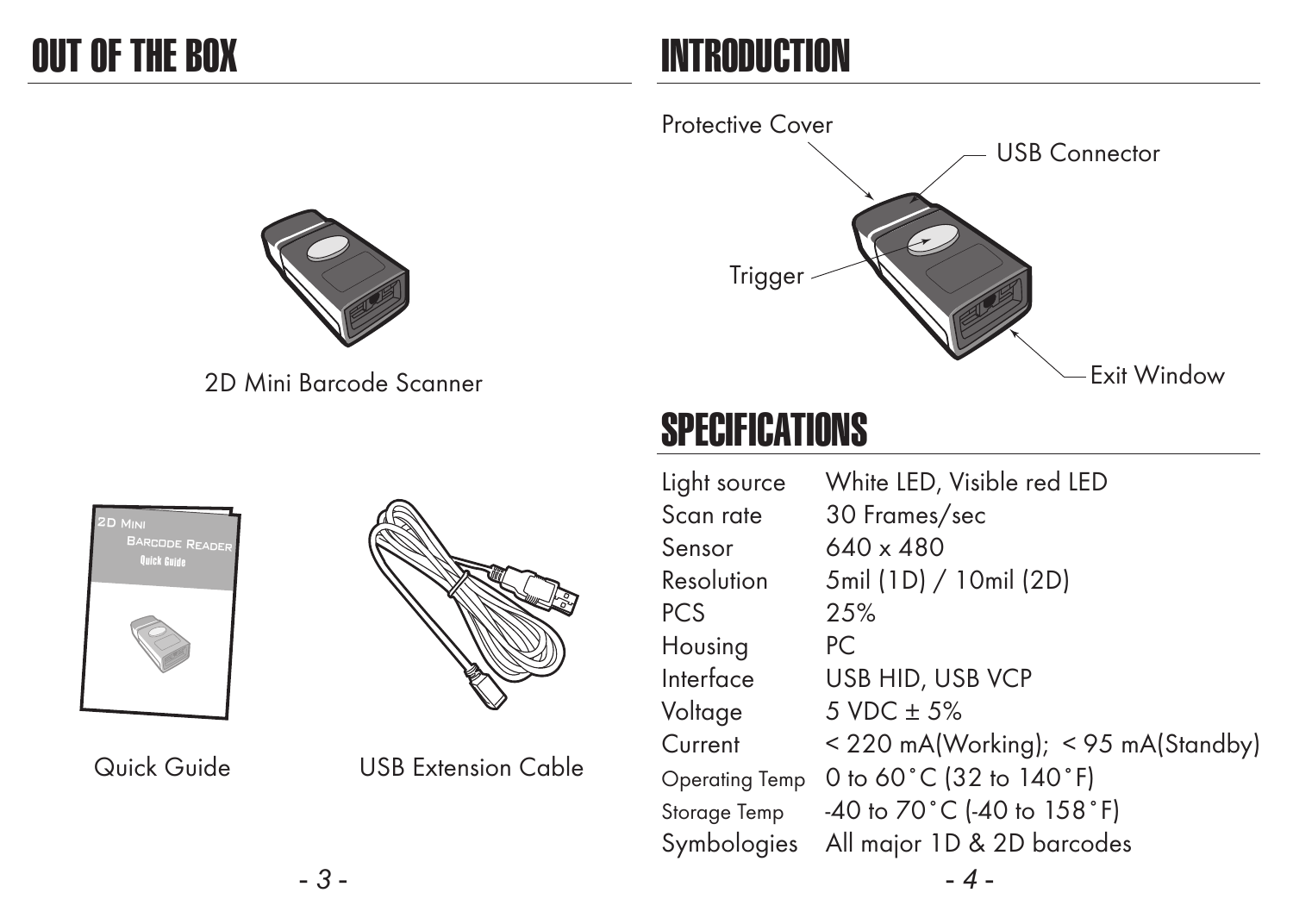### GETTING STARTED

# GENERAL SETTINGS

|                                                                           | $\blacktriangledown$ |                                                           | $\sqrt{}$ | <b>DEFAULT</b>                 |  |
|---------------------------------------------------------------------------|----------------------|-----------------------------------------------------------|-----------|--------------------------------|--|
|                                                                           |                      |                                                           | 図         | <b>CHECK</b><br><b>VERSION</b> |  |
| To scan a barcode, make sure the aiming beam fully<br>covers the barcode. |                      |                                                           |           | <b>INTERFACE</b>               |  |
| <b>BEEPER INDICATION</b>                                                  |                      |                                                           |           |                                |  |
| Single beep                                                               | Good read            |                                                           |           | <b>USB HID</b>                 |  |
| Two beeps                                                                 |                      | The scanner successfully reads<br>a configuration barcode |           |                                |  |
| Four beeps                                                                | Power up             |                                                           |           | <b>USB VCP</b>                 |  |
|                                                                           |                      |                                                           |           |                                |  |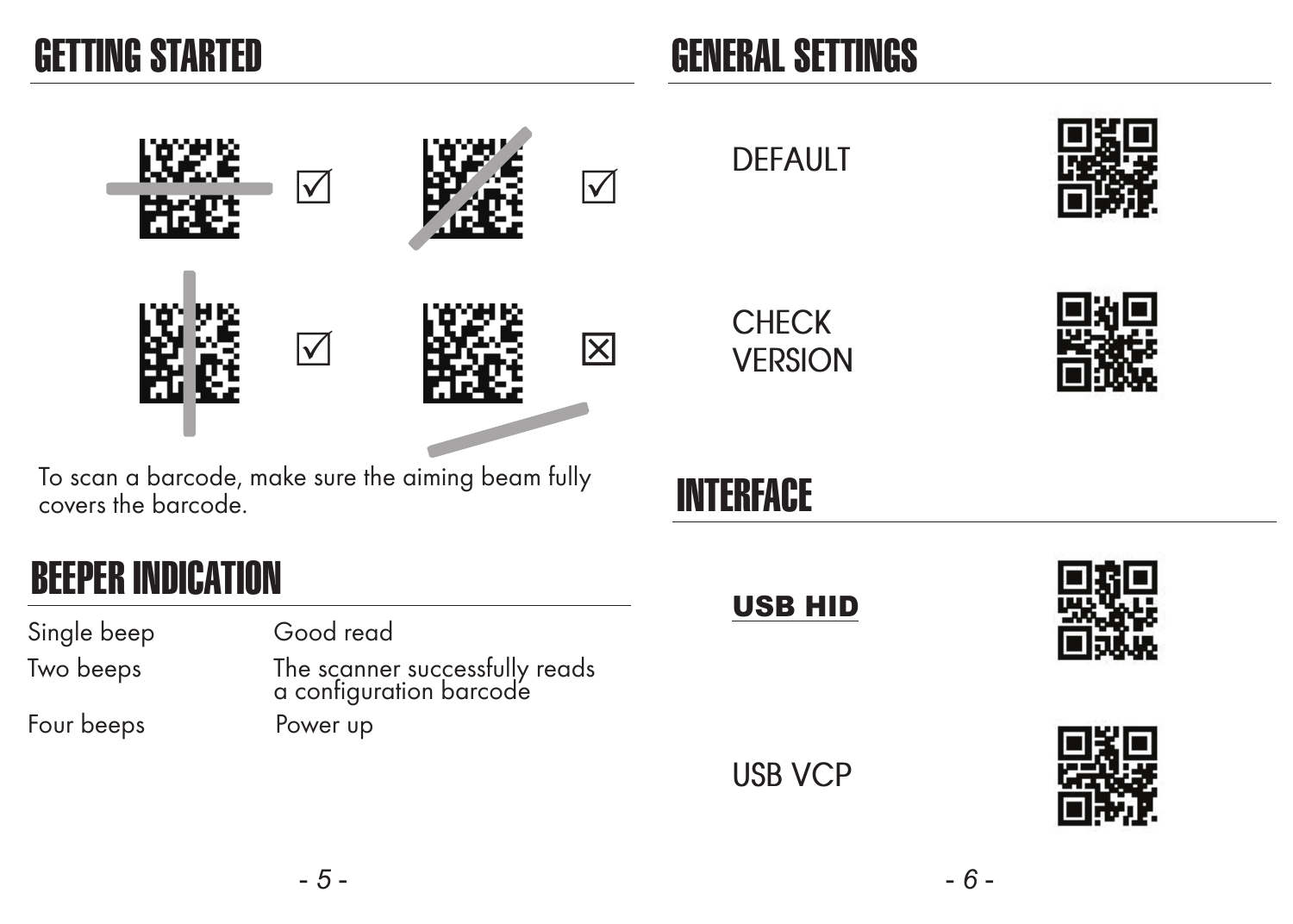

### READING MODE

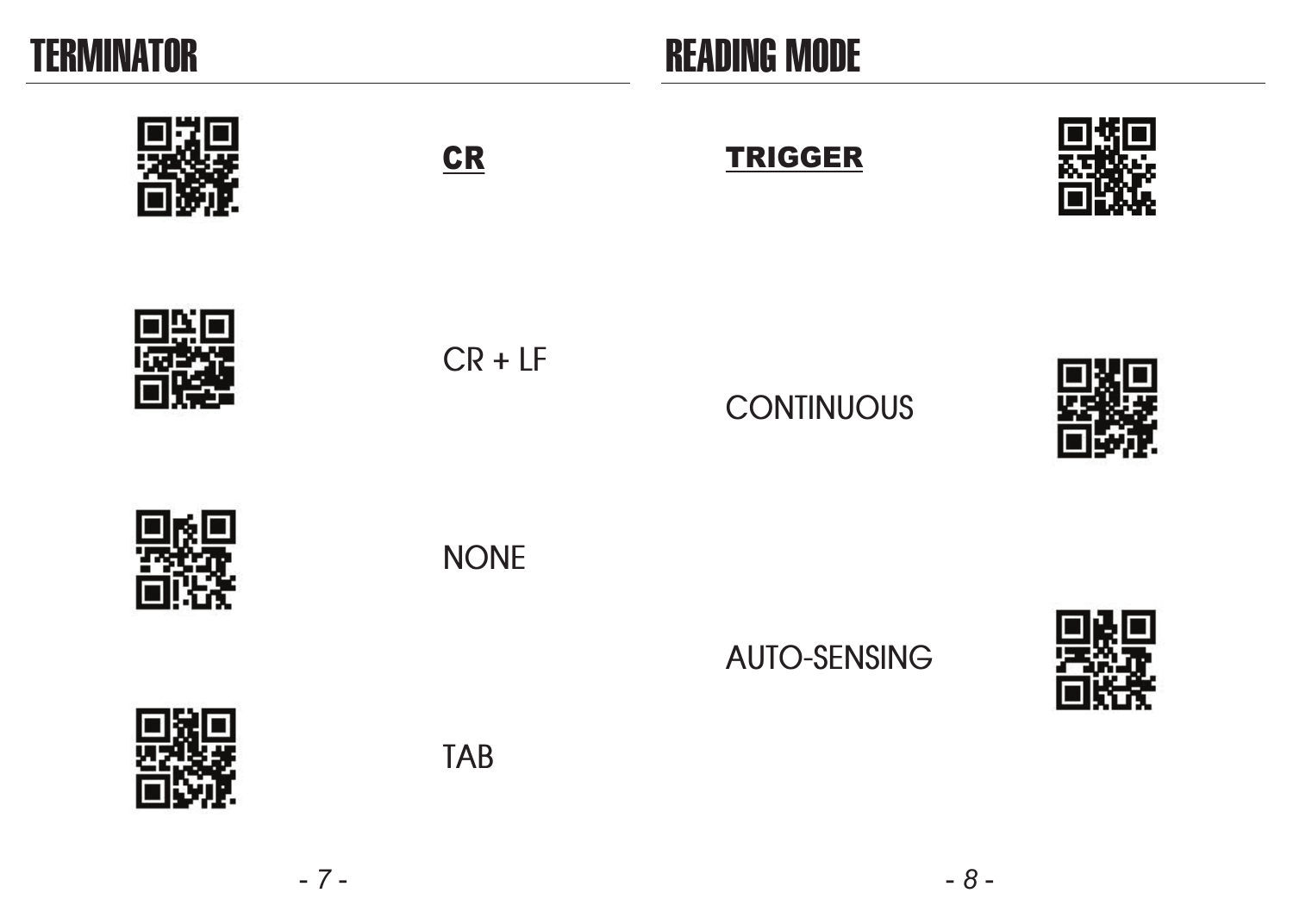## KEYBOARD LAYOUT

| <b>ENGLISH</b><br>(USA) | <b>JAPANESE</b>  |  |
|-------------------------|------------------|--|
| <b>FRENCH</b>           | <b>ITALIAN</b>   |  |
| <b>GERMAN</b>           | <b>CZECH</b>     |  |
| <b>SPANISH</b>          | <b>HUNGARIAN</b> |  |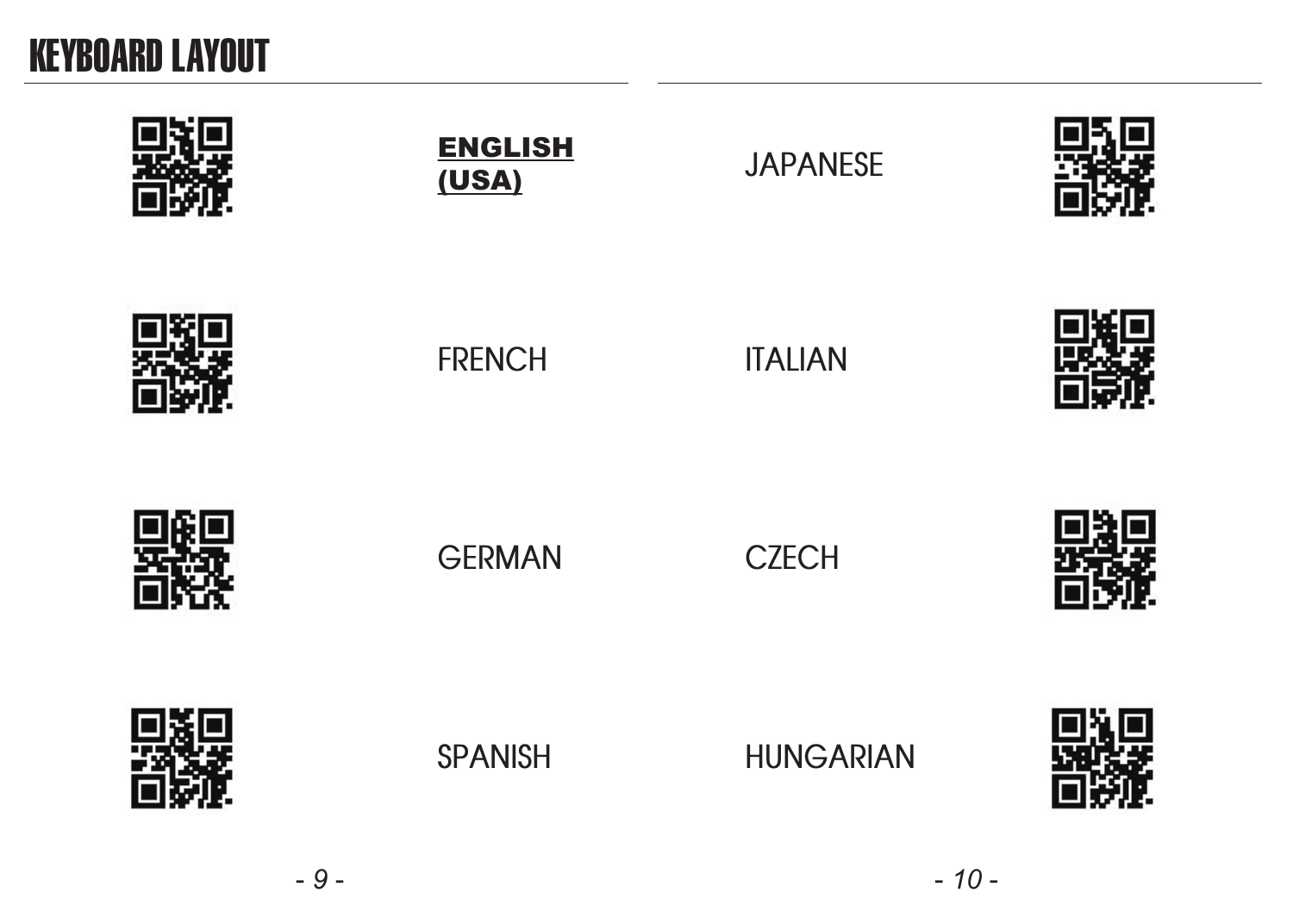| <b>SYMBOLOGIES</b>     |                            | <b>BEEPER</b>   |  |
|------------------------|----------------------------|-----------------|--|
|                        | <b>ENABLE</b><br>ALL CODE  | <b>MUTE</b>     |  |
|                        | <b>DISABLE</b><br>ALL CODE | <b>UNMUTE</b>   |  |
|                        |                            |                 |  |
| <b>INVERSE BARCODE</b> |                            | <b>CAPSLOCK</b> |  |
|                        | <b>ENABLE</b>              | <b>ON</b>       |  |